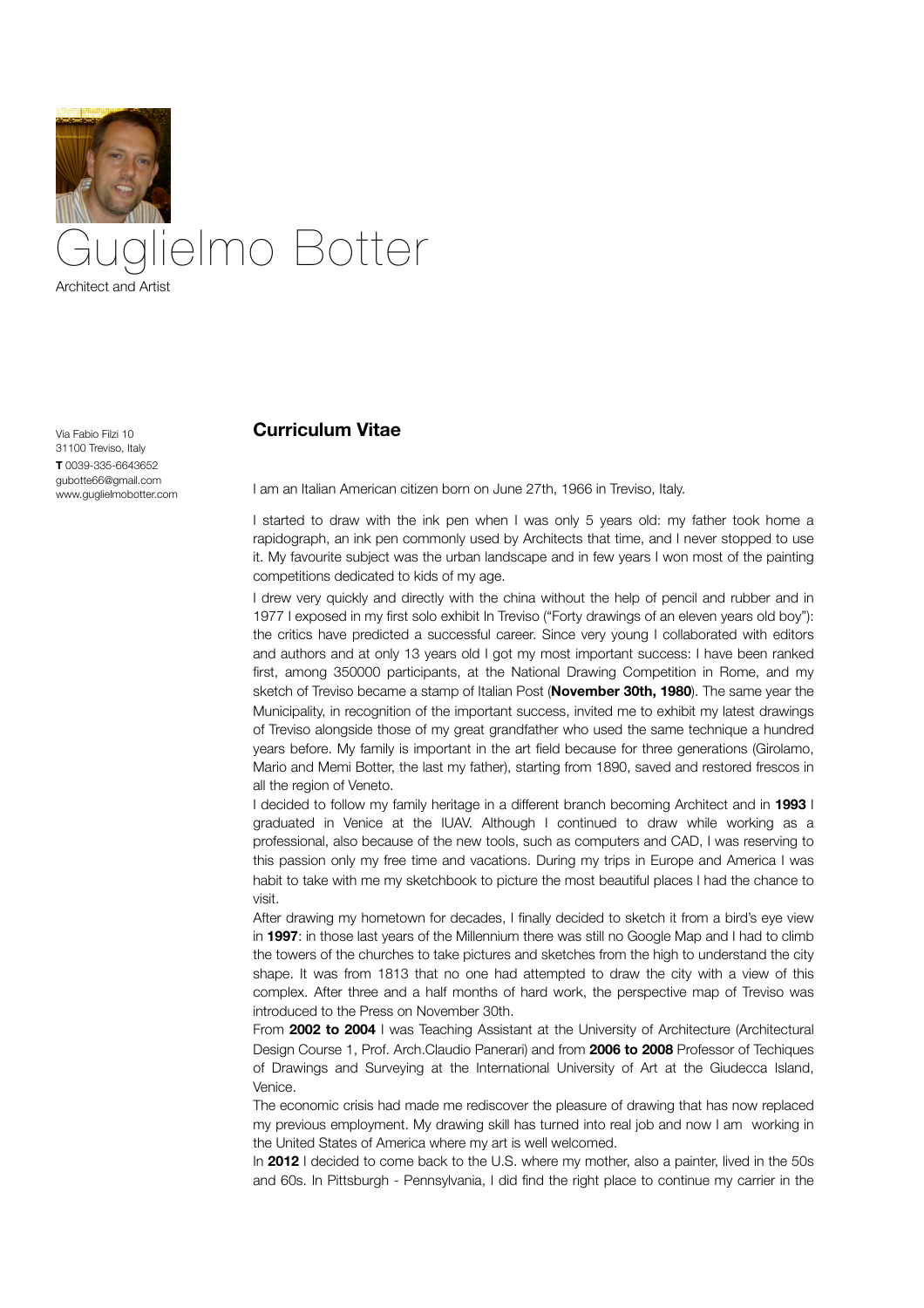field of art. On January **2013** I exhibited for the first time in the United States at GalleriE-Chiz in Shadyside, the most exclusive neighborhood of the city.

In my recent drawings of the "Steel City" I combine the Italian aesthetic background with a family history rooted in the U.S. to envision the American urban landscape. I like the contrast between modern and historic buildings, and my sign in black and white helps to blend very well details of the contemporary era.

I was featured many times on local and national magazines and my sketches of Pittsburgh were published in the cover of the Pittsburgh Post Gazette.

During **2014**, I was awarded twice in the US: on April I was selected as Special Recognition Artist by Light Space & Time Online Gallery (Jupiter, FL) for the "City Scape" International Online Art Exhibition and on June I was Finalist at the "Richeson 75 International" in Kimberly, WI where I exhibited in the Jack Richeson School of Art & Gallery.

On August I had the chance to expose in a group show at the Fowler-Kellogg Art Center in Chautauqua, NY and in a solo show at The Old Village's Museum in West Overton (Somerset)

Pa. On December 7th, the NIAF (National Italian American Foundation) in Washington, DC, nominated me as "Italian-A-Day" for my recent art activity and success in the US.

In **2015** I renewed my participation to the "Light Space & Time Online Art Gallery" monthly contest "CityScapes" (with sketches of my hometown Treviso) and I was awarded again as "SR" artist.

In spring I edited the bird's eye view of Pilsen in Czech Republic, the named "European Capital of Culture for 2015".

On July 2nd-5th, I exhibited at the Juried Fine Art Show at the "41st Westmoreland Arts & Heritage Festival" (Westmoreland County, PA) and from September 4th to October 1st, again in a solo art show at the Brazier Gallery in Richmond, VA.

Back to Italy, in October I was invited to take part at the IV International Exposition "Matite in viaggio" ("Pencils on Travel") in Mestre (Venice), Italy.

On November 30th, 2015, the Municipality of Treviso honored me placing in Pola Square a panel with the image of the first and only stamp picturing the city, I drew 35 years ago when I was 13 y.o.

Awarded as Special Merit Artist by Light Space & Time Online Gallery (Jupiter, FL) for the "City Scape" International Online Art Exhibition **2016** with a drawing of Pittsburgh, PA.

During the summer spent in Western Pennsylvania, I exhibited at the "Espresso a mano" Gallery in Lawrenceville neighborhood and then in New Castle's Hoyt Museum (PA) where I was awarded 3rd in the black and white category.

Group show "Matite in viaggio" (Pencils on travel" in Mestre.

Artist invited at the 17th Edition of the "Randez-vous du Carnet de Voyage" in Clermont-Ferrand, France.

On December 2016 I got a Honorable Mention at the On-line International Art Contest "Black& White Fine Art and Photography" by the Prairie Art Gallery, Newkirk, Oklahoma.

In January **2017**, two of my works have been selected for the collective exhibition "Torino Capitale Europea del Turismo" at the MIIT Museum, Turin - Italy (January 25th - February 11th).

In February I was awarded as "Special Merit Artist" at the 7th edition of the "Cityscapes" International Competition, Light Space & Time Online Gallery (Jupiter, FL).

In April, as a guest of the Municipality of Burghausen in Bavaria as "Artist in residence" for ten days, I exhibited 25 of my drawings at the Rathaus Gallery (City Gallery)

In June I received an "Honorable Mention" from the Fusion Art Gallery (Palm Springs, CA) at the International "Cityscapes"On-Line Competition.

I exhibited in the town of Frederick in Maryland, from September 2nd to October 22nd, at the Delaplaine Visual Art Education Center, following an international "Call for artists".

In November I was invited for about twenty days in the State of Indiana, as an "Artist in residence": I first exhibited in the town of Jasper, at the Krempp Community Gallery (from 1 to 29 November), and then at Columbus, the city considered the "Mecca of modern American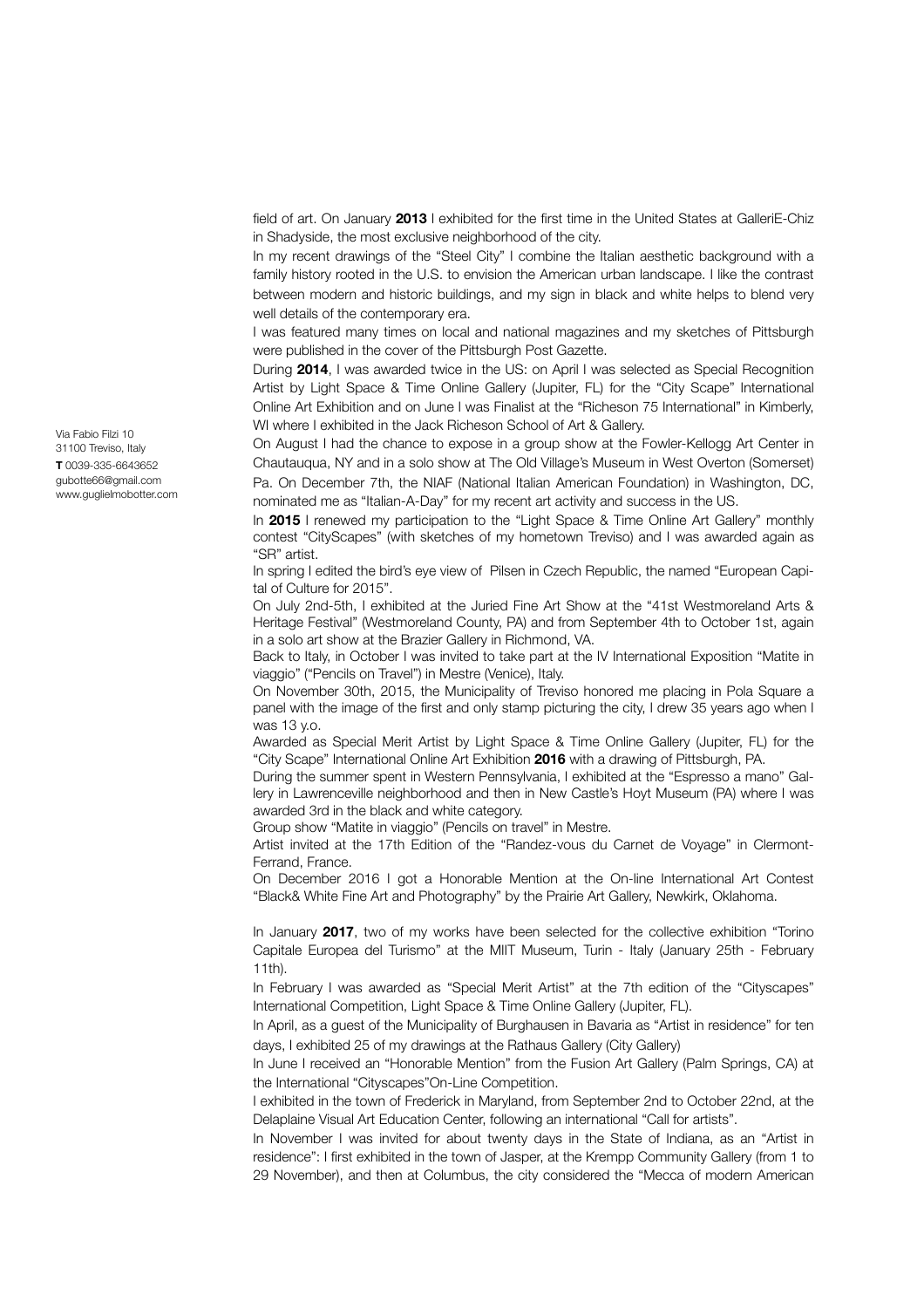architecture", at Gallery 506 of the Columbus Area Visitors Center: I made 26 drawings of the most important modern architectures and of the temporary installations of the Miller Prize at the Biennal of Art and Design "Exhibit Columbus"; I also held workshops and lectures at local art schools and at Ivy Tech Community College.

A further "Honorable Mention" came in December from the Bauhaus Prairie Art Gallery in Newkirk, Oklahoma, on the occasion of the International Competition ":Landscape, Cityscapes and Interiors"

In January **2018** I was awarded 4th place at the International Art Contest "All paintings" from the Contemporary On-Line Gallery based in Annapolis, MD.

I received also an "Honorable Mention" and a "Special Merit" recognition at the 8th edition of the "Cityscapes" International Competition, Light Space & Time Online Gallery (Jupiter, FL).

In April I was awarded "Judges choice" at the International Art Competition "All Cityscapes 2018" by the Contemporary Art Gallery Online (Annapolis, MD).

In May I was selected as Finalist at the biennial Richeson 75 Art Competition "Landscape, Seascape and Architecture", Richeson School of Art and Gallery, Kimberly - Wisconsin During summer 2018 I showed my work in five different exhibitions:

15 June - 11 August - Kimberly, WI - USA, Richeson School of Art & Gallery (juried show) "Landscape, Seascape and Architecture": group exhibition of Finalists

3 August - 30 September - Lancaster, PA - City Hall Gallery

3 August - 19 October - Harrisburg, PA - Art Gallery of the Harrisburg Art Association

20 July - 19 August - Norfolk, VA - Slover Library/Library of Virginia and Percolator Space Art Gallery

1 - 30 August - New Kensington, PA - Penn State University Campus Art Gallery

In January **2019** I received a "Special Merit" recognition at the 9th edition of the "Cityscapes" International Competition, Light Space & Time Online Gallery (Jupiter, FL).

In February I was awarded 2nd place at the International Art Contest "ALL Painting/Drawing" from the Contemporary On-Line Gallery based in Annapolis, MD.

I exhibited my work at the Rathaus Gallerie in Altötting, Germany, from 25 March to 3 May. In June 2nd I displayed my drawings of Freiburg, Germany at the local Italian Consulate invited by the Consul General of Italy during the Italian Republic Day.

From August 1st to September 30th I exhibited at the Lancaster, PA Visitor Center Art Gallery

I started **2020** with a 2nd Place Award at the International "Urban Landscapes 2020" Competition, J.Mane Gallery, NJ

A drawing of mine of Washington DC was selected through "The District" Open call and it was displayed in June/July 2020 at Art\_Enables Gallery in DC.

In February I was awarded 4th place at the International Art Contest "ALL Painting/Drawing" from the Contemporary On-Line Gallery based in Annapolis, MD.

From 1 to 29 February I exhibited a selection of my ink drawings at the Salone of the Palazzo dei Trecento on the occasion of the exhibition "Homage to the Botter, family of artists and restorers", curated by the Municipality of Treviso.

My drawing of Pittsburgh "Allegheny County Courthouse and Old Jail" was ranched TOP 20 at the Boynes Emerging Artist Award in Melbourne, Australia.

On April 16th the weekly magazine "L'Italo-Americano", Los Angeles - CA, featured my work and my experience in the US.

In October, 5th Place at the International Art Competition "ALL Water/Seascape" from the Contemporary Art Gallery On-Line, Annapolis, MD.

In January **2021** I received a "Honorable Mention" at the "Black & White" International Competition, Art Room Gallery USA.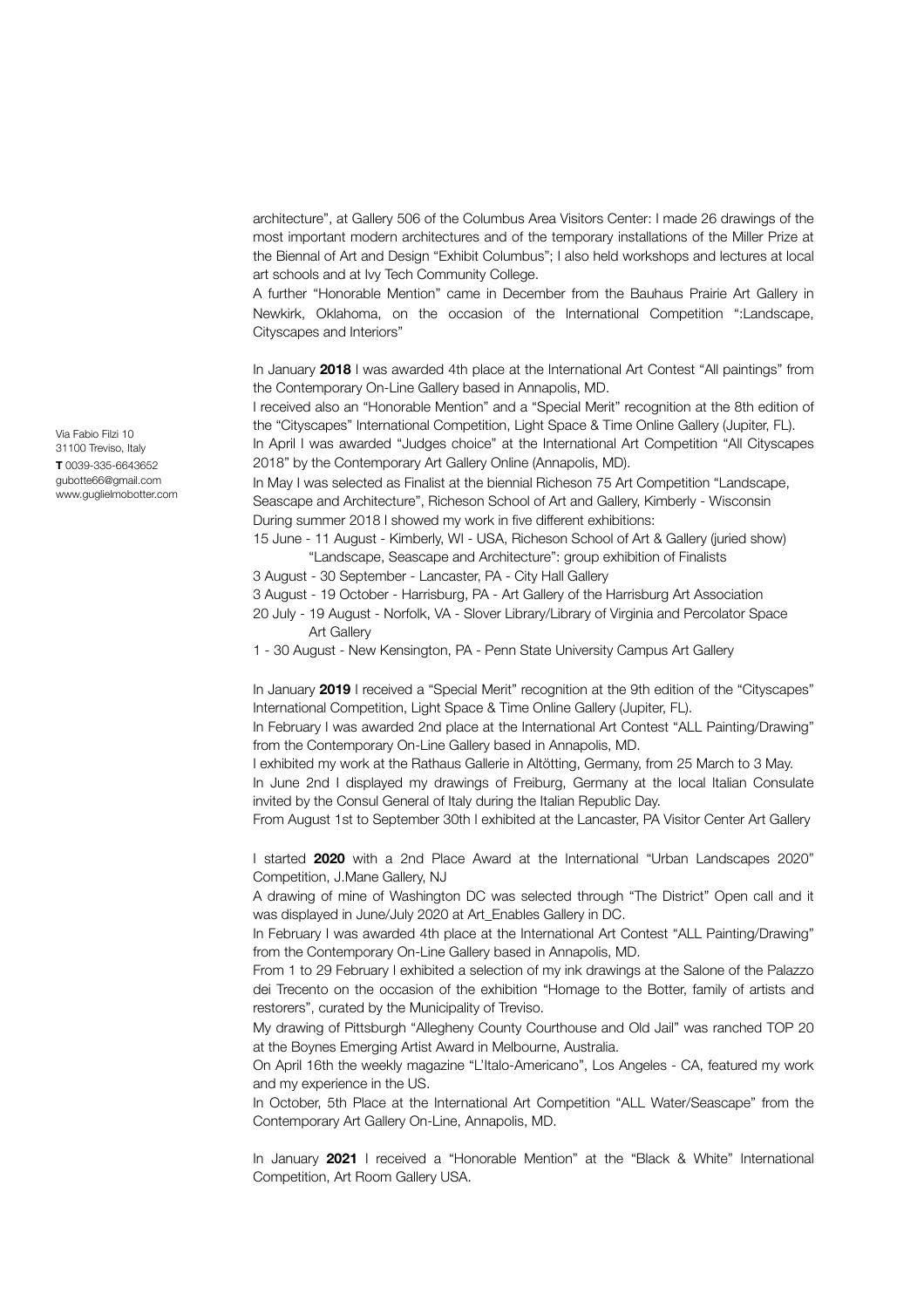I was granted a place in the Belgrade Art Studio Residency, Serbia (April 2021) February: Special Merit Award from Light Space & Time for the 11th Edition of "Cityscapes" with the aerial view of Altötting, Germany. 4th Place, "ALL Painting/Drawing" International Competition, Contemporary Art Gallery On-Line, Annapolis, MD with a drawing of Ellicott City, MD. Honorable Mention, "Landscape" International Competition, Art Show International, Los Angeles, CA. Honorable Mention, "OPEN" International Competition, Helvetart Online Gallery, Switzerland. March: Honorable Mention, "OPEN" International Competition, Art Room Gallery, USA.

On March 17th, Guglielmo was selected by The Absent Gallery, UK for the Virtual Exhibition "Spring Open 2021", 19th March - 16th May 2021. (1700 entries, 80 finalists, 130 artworks selected).

Via Fabio Filzi 10 31100 Treviso, Italy **T** 0039-335-6643652 gubotte66@gmail.com www.guglielmobotter.com

#### **Education**

| 1993:<br>di Venezia (IUAV), Venice<br>1991:<br>Computer Graphics and Image Editing, Institute Lepido Rocco, Treviso<br>1998: | 1985: | Diploma in Classics from Liceo "Antonio Canova", Treviso                      |
|------------------------------------------------------------------------------------------------------------------------------|-------|-------------------------------------------------------------------------------|
|                                                                                                                              |       | Bachelor's Degree in Architecture from Istituto Universitario di Architettura |
|                                                                                                                              |       | Design Management; Istituto Universitario di Architettura di Venezia (IUAV)   |
|                                                                                                                              |       |                                                                               |

#### **Professional Experience**

| 1992:        | Geu-Dem innovative bed design for Milan International Fair for<br>Pallucco-Bellato                           |  |  |
|--------------|--------------------------------------------------------------------------------------------------------------|--|--|
|              | Bed prototype also shown at regional Furniture Expo in Verona                                                |  |  |
|              | Prepared pre-restoration architectural survey of Loggia dei Cavalieri,<br>Treviso                            |  |  |
| 1993:        | "Diario illustrato di Naja" (Illustrated Diary of Military Service", Cerveteri,<br>Roma                      |  |  |
| 1993 - 1997: | Designed annual posters for the Italian Army national soccer<br>competition, Roma                            |  |  |
| 1992:        | Prepared pre-restoration architectural survey of Castello di Forte, Friuli                                   |  |  |
|              | Prepared pre-restoration architectural survey of frescoes in the Abbey of<br>Summaga, Friuli                 |  |  |
| 1995 - 2001: | Consultant to Giacometti Associati Studio of Architecture and Graphics,<br>Treviso                           |  |  |
| 1996:        | Prepared pre-restoration architectural survey of frescoes in the Cloister of<br>Santa Bona di Vidor, Treviso |  |  |
|              | Designed television stage set for DE Television, Friuli                                                      |  |  |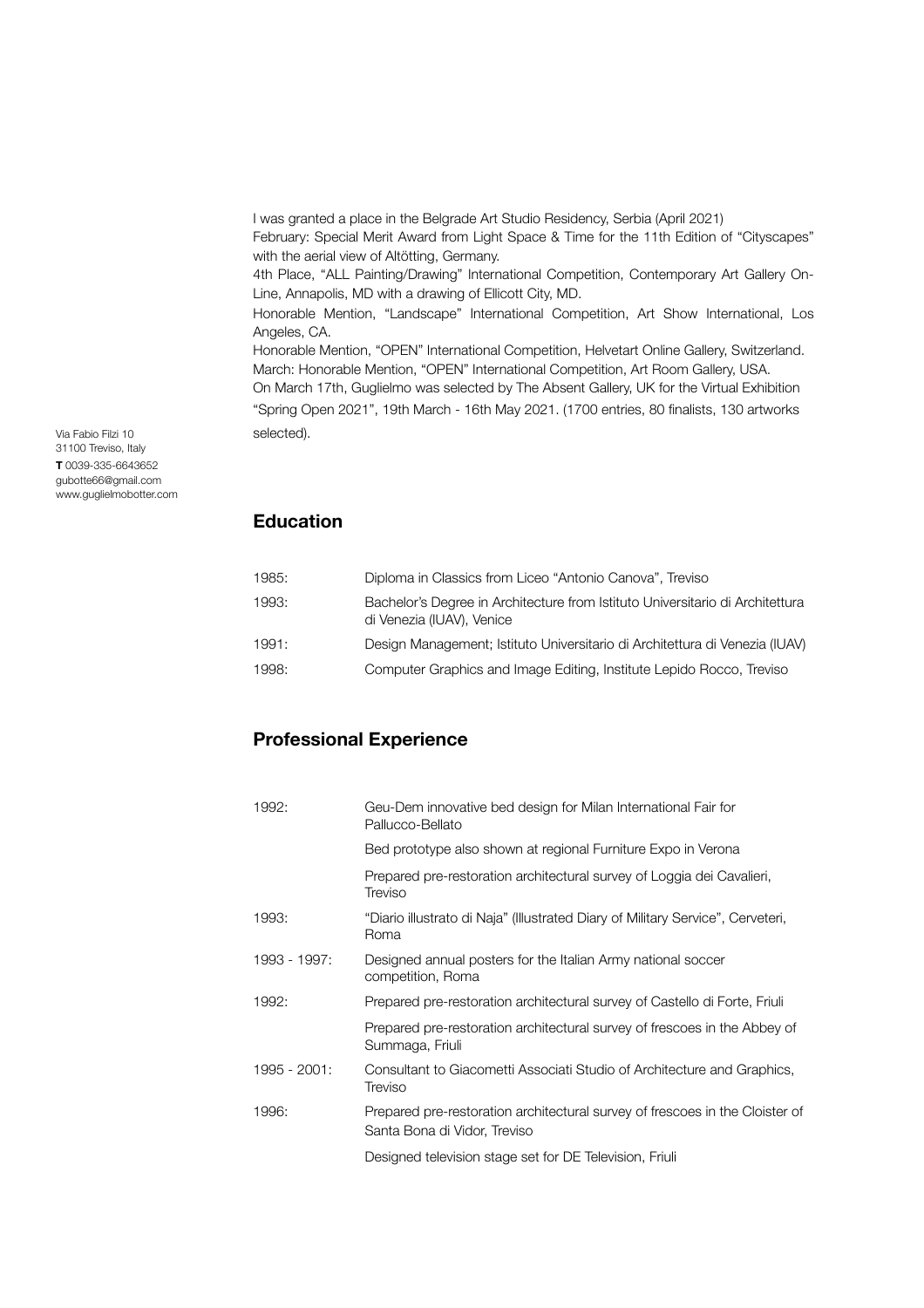| 1998:        | Drawing of Victoria Hall and private residence in Pittsburgh, PA for<br>Allegheny City Restration Company                                     |
|--------------|-----------------------------------------------------------------------------------------------------------------------------------------------|
| 2000 - 2004: | Member of the city of Preganziol Building Committee, Province of Treviso                                                                      |
| 2001 - 2004: | Assistant Professor of Urban and Architectural Design at Istituto<br>Universitario di Architettura di Venezia (IUAV), Venice                  |
| 2003:        | Mentor at International Summer Accademy, Venice.                                                                                              |
|              | Expansion and landscape design for single-family house dwelling in<br>Treviso, (with Arch. A.Trevisan).                                       |
|              | Preliminary design for condominium in Dolo, Province of Venice, (with<br>Arch. L.Fattambrini).                                                |
| 2003 - 2004: | Instructor of post-graduate students at St. Caterina Museum, Treviso.<br>Taught "Culture and Iconography of the City".                        |
|              | Master plan for subdivision of 25 single-family homes in Treviso (with Arch.<br>A.Sala, Argentina).                                           |
|              | Master plan for three office buildings in Castelfranco Veneto, Province of<br>Treviso (with Arch. A.Sala, Argentina).                         |
| 2004:        | Interior design of loft for F. Pin, Visnadello, Province of Treviso.                                                                          |
| 2005:        | Artistic direction for warehouse converted to lofts, Castelfranco Veneto,<br>Province of Treviso.                                             |
| 2006 - 2008: | Professor at Università Internazionale dell'Arte, Venice. Taught "Lessons of<br>Design and Surveying Techniques" and "Restoration Techiques". |
| 2006:        | Remodeling and furniture design of urban apartment for Marzullo family,<br>Fontane, Province of Treviso.                                      |
|              | Master plan for hotel complex in Meolo, Province of Venice (with Arch.<br>A.Tirri).                                                           |
| 2006 - 2007: | Four story office building exterior and interior for Perissinotto and<br>Caracciolo Accounting Associates, Treviso.                           |
|              | Remodeling of urban villa for Callegaro family, Treviso.                                                                                      |
| 2008:        | HLF (coffee machine company) stand for International Fair in London.                                                                          |
| 2009:        | Interior design and furniture design for Lentini and Callegaro Accounting<br>Associates, Treviso.                                             |
| 2009 - 2014: | Remodeling of urban villa for Marcanzin family, Treviso.                                                                                      |
| 2011:        | Monument for Professor Memi Botter and wife, Cemetery of Treviso.                                                                             |

## **Individual exhibitions**

| 1977: | "Quaranta Disegni a Punta di Penna di un Giovinetto Undicenne" (Forty<br>Drawings at the Point of a Pen by an Eleven Year-old Boy), Ca' dei Ricchi,<br>Treviso. |
|-------|-----------------------------------------------------------------------------------------------------------------------------------------------------------------|
| 1981: | "Immagini di Treviso (Views of Treviso): 1880 Girolamo Botter - 1980<br>Guglielmo Botter", Museo Civico, Treviso.                                               |
| 2007: | "Trent'anni a Punta di Penna: il percorso di Guglielmo Botter fino alla sua<br>più recente opera - Il Calmaggiore" (Thirty Years at the Point of a Pen: the     |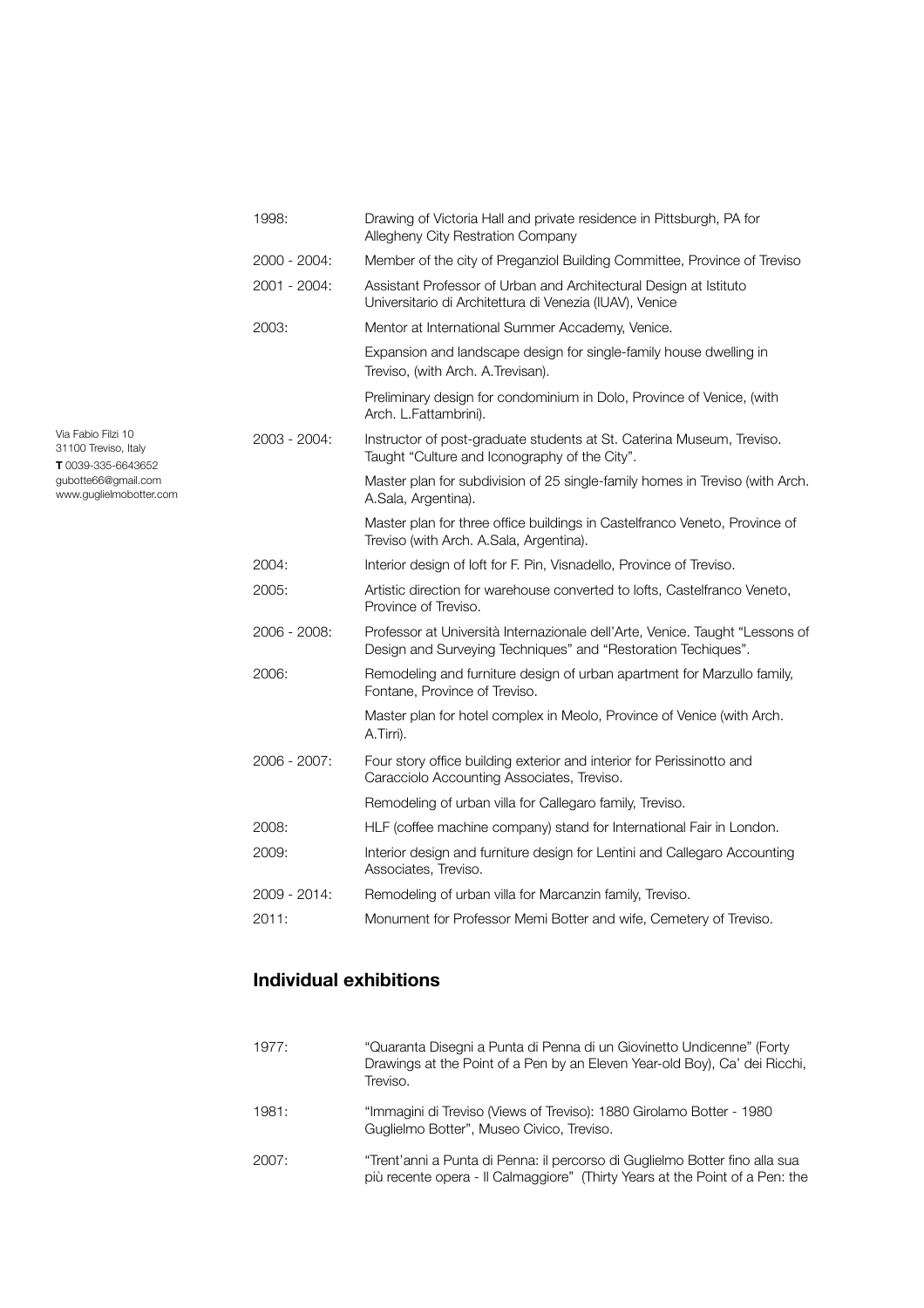|                                                |       | Path of Guglielmo Botter to His Most Recent Work - the Calmaggiore),<br>Museo Civico di Santa Caterina, Treviso.                                                                     |
|------------------------------------------------|-------|--------------------------------------------------------------------------------------------------------------------------------------------------------------------------------------|
|                                                | 2013: | "Architectural perspectives: places and planes" (with Ben Saks),<br>GalleriE-Chiz, Pittsburgh - PA                                                                                   |
|                                                |       | Exposition of "Pittsburgh Views" at the Homewood Cemetery, Pittsburgh<br>- PA.                                                                                                       |
|                                                | 2014: | AIM Gallery, Pittsburgh - PA.                                                                                                                                                        |
|                                                |       | "Wednesday at West Overton", Old Village's Museum, Somerset - PA.                                                                                                                    |
| Via Fabio Filzi 10                             | 2015: | "Richmond Illustrations" Brezier Gallery, Richmond - VA.                                                                                                                             |
| 31100 Treviso, Italy<br>T0039-335-6643652      | 2016: | Solo Exhibit at the "Espresso a mano" Gallery, Pittsburgh - PA.                                                                                                                      |
| gubotte66@gmail.com<br>www.guglielmobotter.com | 2017: | "Faszination Burghausen" at the Rathaus Gallerie in Burghausen,<br>Germany.                                                                                                          |
|                                                |       | "Cityscapes by Guglielmo Botter" at the Delaplaine Visual Art Education<br>Center, Frederick, Maryland.                                                                              |
|                                                |       | "View from Treviso: Columbus sketches by Guglielmo Botter", Gallery 506<br>of Columbus Area Visitors Center, Columbus, Indiana.                                                      |
|                                                | 2018: | "From Italy to Norfolk: drawings of Guglielmo Botter" at the Percolator<br>Art Gallery in Norfolk, VA. Digital show at the Slover Library, Norfolk, VA.<br>(July 20th - August 19th) |
|                                                |       | "Lancaster in Point of a Pen: Work by Italian Artist Guglielmo Botter" at the<br>City Hall Art Gallery, Lancaster, VA. (August 3rd - September 30th)                                 |
|                                                |       | "From Italy to Harrisburg: Street Drawings by Guglielmo Botter",<br>Art Association of Harrisburg Sales Gallery, Harrisburg, PA.<br>(August 3rd - October 19th)                      |
|                                                |       | "Fifty Years Away: Lyù and her son Guglielmo artists in Pittsburgh"<br>Penn State University New Kensington's Art Gallery, New Kensington, PA.<br>(August 1st - 28th)                |
|                                                | 2019: | "Guglielmo Botter:Altötting aus der Federspitze" at the Rathaus Gallerie,<br>Altötting, Germany. (March 26th - May 3rd)                                                              |
|                                                |       | "Drawings of Freiburg by Guglielmo Botter", art display at the Historisches<br>Kaufhaus, during the Italian Republic Day, invited by the General Consul of<br>Italy. (June 2nd)      |
|                                                |       | "Views of Lancaster by Italian Artist Guglielmo Botter" at the<br>Visitor Center Art Gallery, Lancaster, VA. (August 1st - September 30th)                                           |
|                                                |       |                                                                                                                                                                                      |

# **Group exhibitions**

| 1978: | Mostra Collettiva Annuale "Bevilacqua La Masa", Ca' Pesaro, Venezia.      |
|-------|---------------------------------------------------------------------------|
| 1987: | First Biennal Exhibition "Arte a Treviso", Palazzo dei Trecento, Treviso. |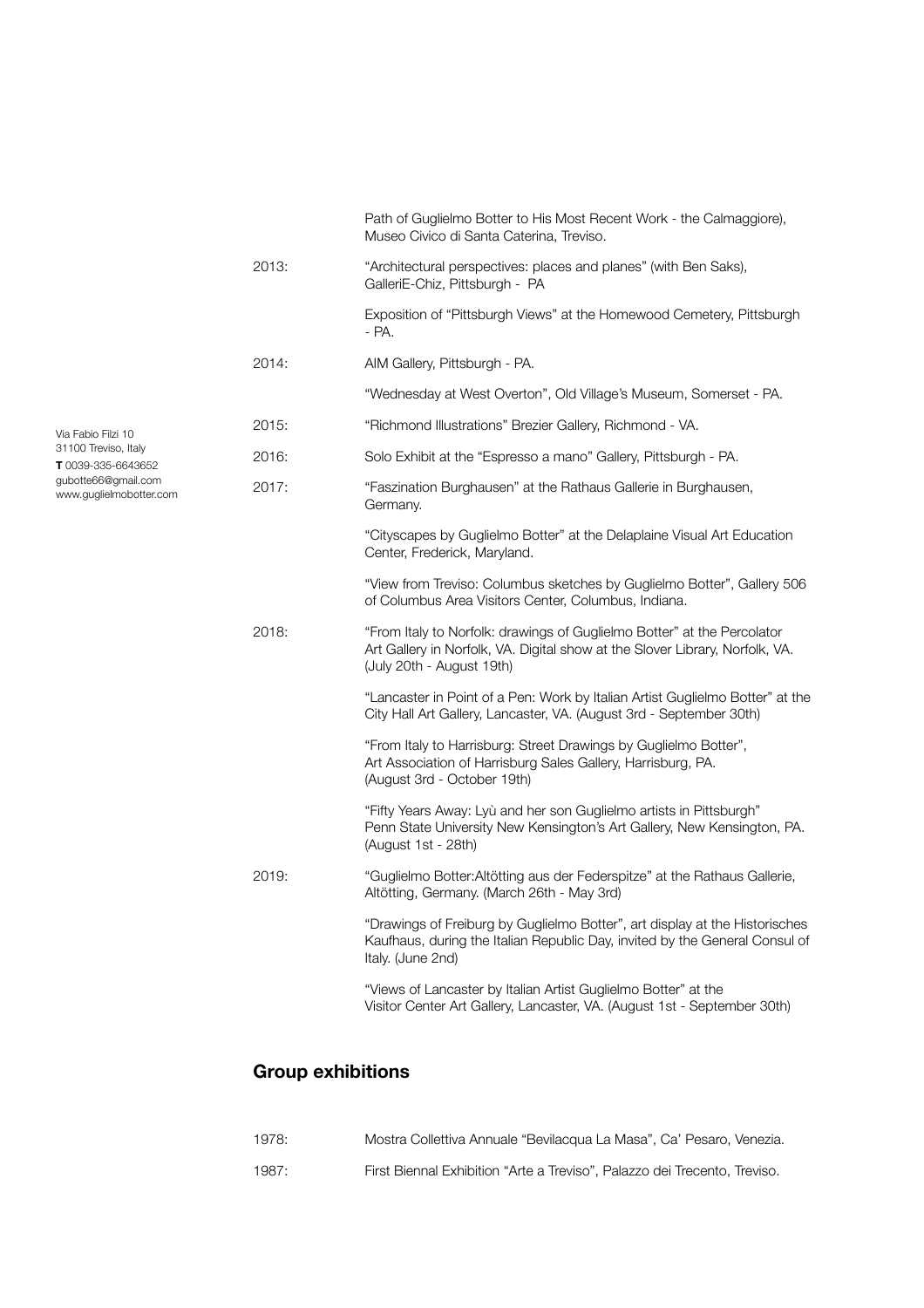|                                                                  | 1988: | "Tempi di Pace", Palazzo dei Congressi, Jesolo, Province of Venice.                                                                                 |
|------------------------------------------------------------------|-------|-----------------------------------------------------------------------------------------------------------------------------------------------------|
|                                                                  | 2014: | "Richeson 75 International": Richeson School of Art and Gallery, Kimberly -<br>WI. Finalist.                                                        |
|                                                                  |       | VACI Members Exhibit, Fowler & Kellogg Art Center, Chautauqua - NY.                                                                                 |
|                                                                  | 2015: | "Matite in viaggio" (Pencils on Travel), Centro Culturale Candiani, Mestre -<br>VE, Italy. Juried show.                                             |
|                                                                  | 2016: | "Arts in the Riverwalk", Hoyt Museum of Art of New Castle - PA, USA                                                                                 |
|                                                                  |       | VI Edition "Matite in Viaggio", Centro Espositivo Candiani a Mestre, VE.                                                                            |
| Via Fabio Filzi 10<br>31100 Treviso, Italy<br>T 0039-335-6643652 |       | 17th Edition of the "Randez-vous du Carnet de Voyage", Polydome<br>Clermont-Ferrand, Francia. Juried show.                                          |
| gubotte66@gmail.com<br>www.guglielmobotter.com                   | 2017: | "Torino Capitale Europea del Turismo", juried show - Museo MIT, Torino                                                                              |
|                                                                  |       | "Jay Hamlin & Guglielmo Botter", Krempp Gallery - Jasper Arts Center<br>Jasper, Indiana - USA                                                       |
|                                                                  | 2018: | "Richeson 75 International": Richeson School of Art and Gallery, Kimberly -<br>WI. Finalist.                                                        |
|                                                                  | 2020: | "Omaggio ai Botter, famiglia di artisti e restauratori", Palazzo dei Trecento,<br>Treviso (1-29 February) Presented by the Municipality of Treviso. |
|                                                                  |       | "The District", Art_Enables Art Gallery, Washington DC (14 March-20 June)<br>Juried Show                                                            |
|                                                                  |       | "Richeson 75 International": Richeson School of Art and Gallery,<br>Kimberly - WI. Finalist.                                                        |

## **Prizes and awards**

| 1973: | Top-ART 72 - Second place Award for Artistic Expression.                                                                                                                                                                                                                                             |
|-------|------------------------------------------------------------------------------------------------------------------------------------------------------------------------------------------------------------------------------------------------------------------------------------------------------|
| 1975: | "Silver Brush '74-75" - Winner (400.000 participants).                                                                                                                                                                                                                                               |
| 1977: | Bepi Gasparinetti Memorial Competition - First prize.                                                                                                                                                                                                                                                |
|       | Treviso Department of Agricolture competition - First prize.<br>Kursall d'Oro, youth section, Jesolo - First prize.                                                                                                                                                                                  |
|       | Ex-tempore painting, Topolino Magazine, Riva del Garda - Second place.                                                                                                                                                                                                                               |
|       | Ex-tempore painting, Topolino Magazine, Jesolo - Second place.                                                                                                                                                                                                                                       |
| 1977: | Ex-tempore painting, Topolino Magazine, Jesolo - First prize.<br>Ex-tempore painting, Topolino Magazine, Lignano - Second place.                                                                                                                                                                     |
| 1980: | Winner of "XXII Giornata del Francobollo" (22nd Stamp Day) national<br>student competition sponsored by Italian Ministry of Posts and<br>Telecommunication for printing of a postage stamp to be used by the<br>Postal Service. Stamp of Piazza Pola in Treviso was chosen among<br>350.000 entries. |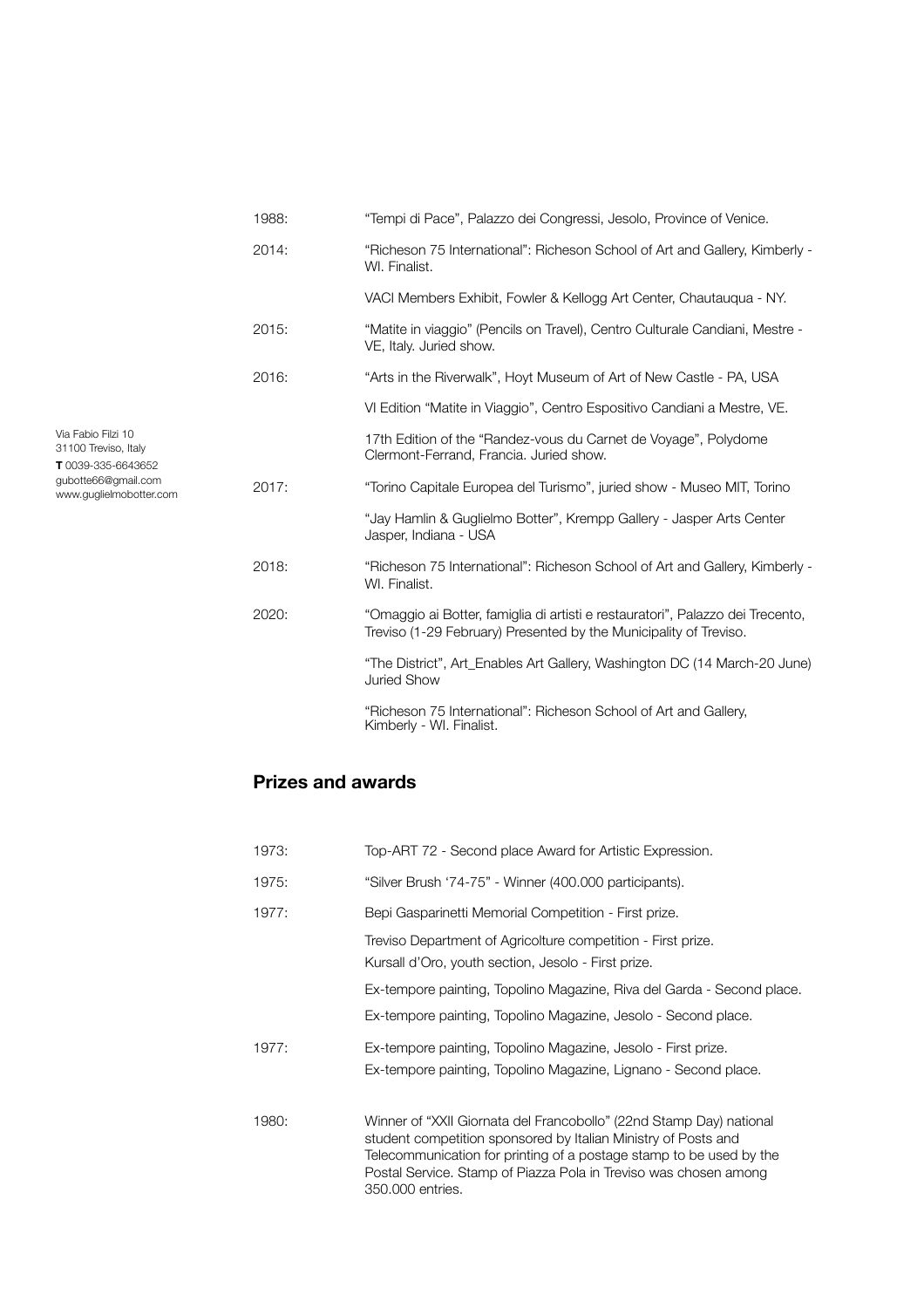|                                                                 | 2003: | "Grand Egyptian Museum", Giza - Egypt. Preliminary design, with<br>Architects V. Rossi and R. Benetton, placed in TOP 100 of 1700 entries<br>worldwide. Project design published in official Egyptian Ministry of Culture<br>catalogue. |
|-----------------------------------------------------------------|-------|-----------------------------------------------------------------------------------------------------------------------------------------------------------------------------------------------------------------------------------------|
|                                                                 | 2004: | First Prize at RECAM Green Competition, Montebelluna with Architects<br>A. Sala (Argentina) and L. Fattambrini.                                                                                                                         |
|                                                                 | 2005: | Honorable Mention at RECAM Green Competition, Montebelluna with<br>Architect A. Tirri.                                                                                                                                                  |
|                                                                 | 2014: | Special Recognition Artist (SR) at the 4th Annual "City Scapes"<br>International on-line Art Exhibit, Jupiter, FL                                                                                                                       |
| Via Fabio Filzi 10<br>31100 Treviso, Italy<br>T0039-335-6643652 |       | Finalist at the "Richeson 75 International" Art Competition, Richeson Art<br>Museum, Kimberly - WI                                                                                                                                      |
| gubotte66@gmail.com<br>www.guglielmobotter.com                  |       | "Italian-a-Day" nomination by the NIAF, National Italian American<br>Foundation, Washington - D.C.                                                                                                                                      |
|                                                                 | 2015: | Special Recognition Artist (SR) at the 5th Annual "City Scapes"<br>International on-line Art Exhibit, Jupiter, FL                                                                                                                       |
|                                                                 |       | On November 30th, the Municipality of Treviso has placed in Pola square a<br>panel with the image of the first and only stamp picturing the city drew by<br>Guglielmo 35 years before.                                                  |
|                                                                 | 2016  | Special Merit Award at the 6th Annual "City Scapes" International on-line<br>Art Exhibit, Jupiter, FL                                                                                                                                   |
|                                                                 |       | Third prize: "Arts in the Riverwalk", Hoyt Museum, New Castle, PA, USA                                                                                                                                                                  |
|                                                                 |       | Honorable Mention at the on-line International Award "Black & White Fine<br>Art & Photography", Bauhaus Prairie Art Gallery, Newkirk, OK, USA                                                                                           |
|                                                                 | 2017  | Special Merit Award at the 7th Annual "CityScapes" International on-line<br>Art Exhibit, Jupiter, FL                                                                                                                                    |
|                                                                 |       | "Honorable Mention", Fusion Art Gallery (Palm Springs, CA) at the<br>International On-Line Competition "Cityscapes"                                                                                                                     |
|                                                                 |       | "Honorable Mention" at the International On-Line Contest "Landscape,<br>Cityscapes and Interiors", Bauhaus Prairie Art Gallery, Newkirk, OK                                                                                             |
|                                                                 | 2018  | Special Merit Award and "Honorable Mention" in the painting category<br>at the 8th "CityScapes", Light Space & Time Online Art Gallery, Jupiter, FL                                                                                     |
|                                                                 |       | Fourth Place, Contemporary Art Gallery (Annapolis, MD) at the<br>International On-Line Competition "All paintings"                                                                                                                      |
|                                                                 |       | "Judges choice", Contemporary Art Gallery (Annapolis, MD) at the<br>International On-Line Competition "All Cityscapes"                                                                                                                  |
|                                                                 |       | Finalist at the Richeson 75 Art Cpmpetition "Landscape, Seascape and<br>Architecture", Richeson School of Art and Gallery, Kimberly, Wisconsin                                                                                          |
|                                                                 |       | "Honorable Mention", 3rd Cityscapes Art Exhibition<br>Fusion Art Gallery (Palm Springs, CA)                                                                                                                                             |
|                                                                 |       | Honorable Mention at the on-line International Award "Cityscape",<br>Bauhaus Prairie Art Gallery, Newkirk, OK, USA                                                                                                                      |
|                                                                 | 2019  | Special Merit Award at the 9th Annual "CityScapes", Light Space & Time<br>Online Art Gallery, Jupiter, FL                                                                                                                               |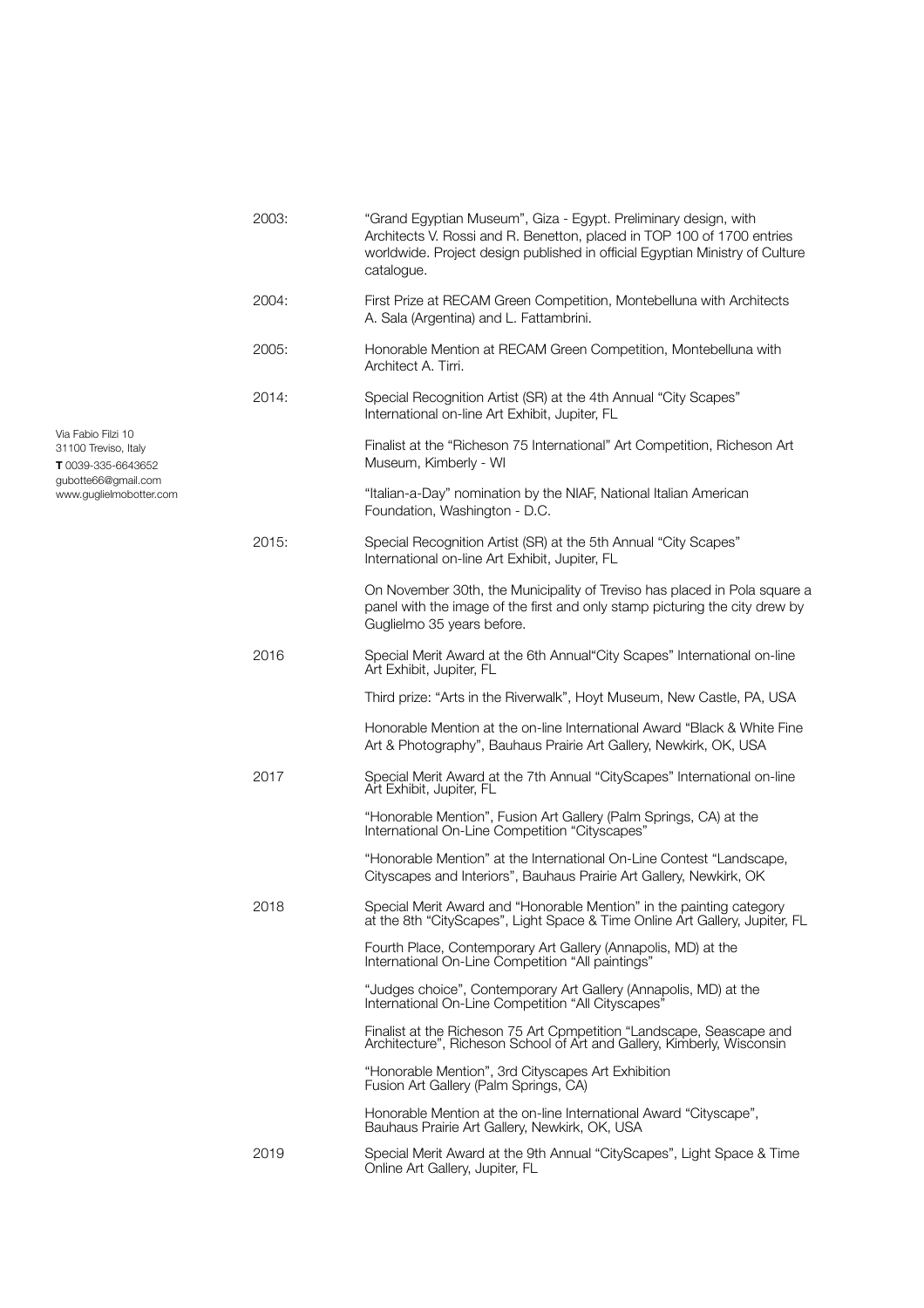|      | Second Place, Contemporary Art Gallery (Annapolis, MD) at the<br>International On-Line Competition "ALL Painting/Drawing"                                       |
|------|-----------------------------------------------------------------------------------------------------------------------------------------------------------------|
|      | "Finalist" at the International Competition "Street Scenes",<br>Maryland Federation of Art, Annapolis - MD                                                      |
|      | "Fourth Place", 4th Cityscapes Art Exhibition<br>Fusion Art Gallery (Palm Springs, CA)                                                                          |
| 2020 | Second Place, J.Mane Gallery (Voorhees, NJ) at the<br>International On-Line Competition "Urban Landscapes 2020"                                                 |
|      | Fourth Place, Contemporary Art Gallery (Annapolis, MD) at the<br>International On-Line Competition "All paintings"                                              |
|      | Special Merit Award at the 10th Annual "City Scapes", Light Space & Time<br>Online Art Gallery, Jupiter, FL                                                     |
|      | "TOP 20" Honourable Mention, Boynes Emerging Artist Award, 1st Edition<br>Melbourne, Australia                                                                  |
|      | "Finalist" at the Richeson 75 Art Cpmpetition "Landscape, Seascape and<br>Architecture Online 2020",<br>Richeson School of Art and Gallery, Kimberly, Wisconsin |
|      | Honorable Mention at the Int. Art Competition "City", Art Room Gallery                                                                                          |
|      | Fifth Place at the International On-Line Competition "Seascape",<br>Contemporary Art Gallery (Annapolis, MD)                                                    |
|      | "Finalist" at the International On-Line Competition "Architecture",<br>Camelback Gallery                                                                        |
| 2021 | Honorable Mention, Art Room Contemporary Online Gallery at the International On-Line Competition "Black & White"                                                |
|      | Special Merit Award at the 11th Annual "Cityscapes", Light Space & Time<br>Online Art Gallery, Jupiter, FL                                                      |
|      | Fourth Place, Contemporary Art Gallery (Annapolis, MD) at the<br>International On-Line Competition "ALL Painting/Drawing"                                       |
|      | Honorable Mention, Art Show International Online Gallery at the<br>International On-Line Competition "Landscape", Los Angeles, CA.                              |
|      | Honorable Mention, Helvetart Online Gallery at the International On-Line<br>Competition "Open", Switzerland                                                     |
|      | Honorable Mention, "OPEN" International Competition, Art Room Gallery,<br>USA.                                                                                  |
|      | Juried show "Spring Open 2021" by The Absent Gallery, UK. Virtual<br>Exhibition of 80 finalists with their 130 artworks (among 1700 entries)                    |
|      |                                                                                                                                                                 |

### **Publications**

| 1982: | "Buranei e dintorni: sie chine di Guglielmo Botter" (Buranelli and<br>Surroundings: six drawings by G. Botter), Amici dei Buranelli, Treviso |
|-------|----------------------------------------------------------------------------------------------------------------------------------------------|
| 1992: | "Interpretation of Sleep" - Domus International Journal, Milan.                                                                              |
|       | "Planen & Wohnen", Der Standard newspaper, Vienna.                                                                                           |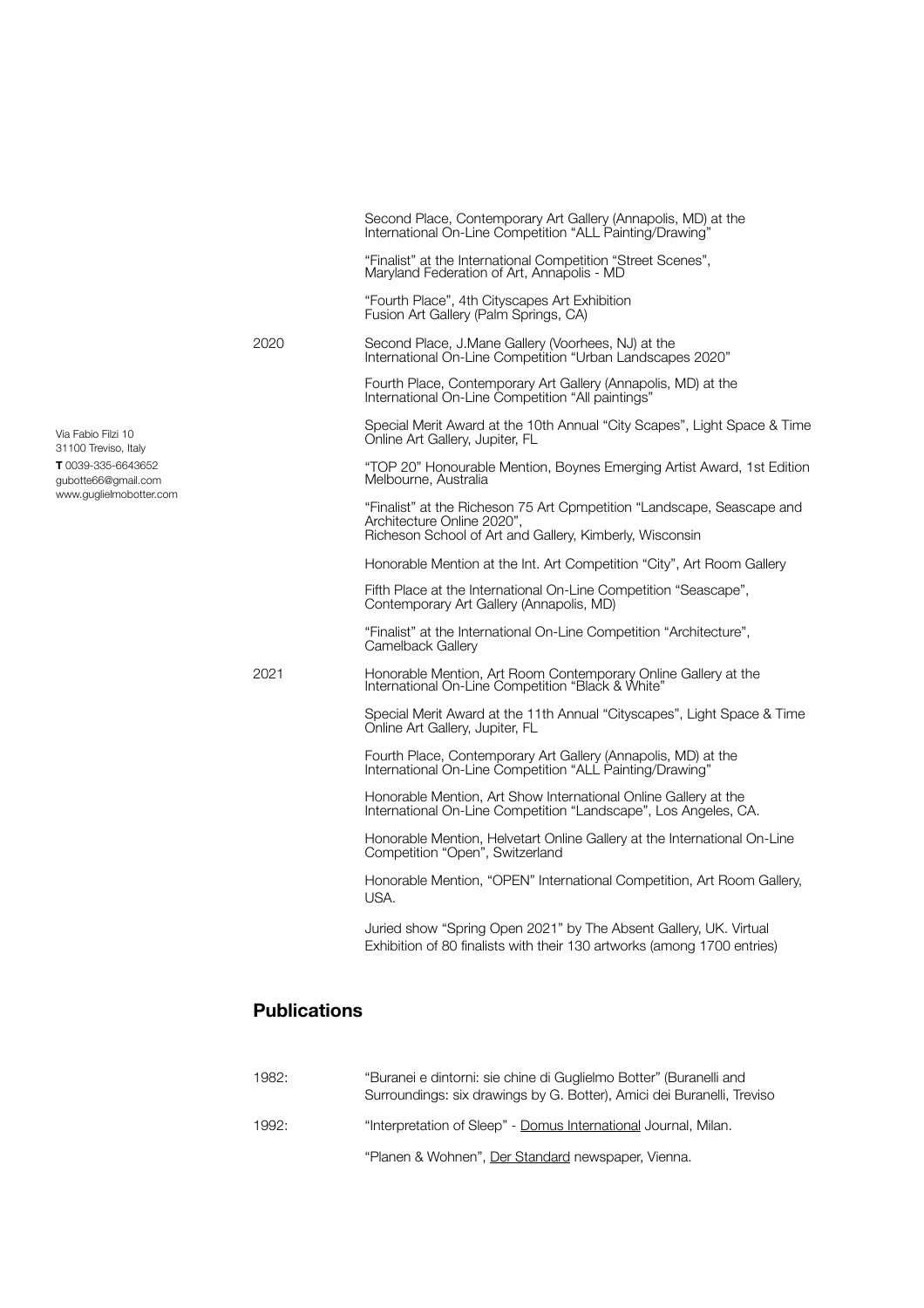|                                                                  | 1997: | "Vista a volo d'uccello della città di Treviso" (Bird's-eye View of the City of<br>Treviso): perspective map, Department of Culture, Treviso.                                                                                                   |
|------------------------------------------------------------------|-------|-------------------------------------------------------------------------------------------------------------------------------------------------------------------------------------------------------------------------------------------------|
|                                                                  | 2000: | "Green Condominium", Report Casa Natura magazine No. 3.<br>"Loggia dei Cavalieri", compiled drawings of Girolamo and Guglielmo<br>Botter. 100 years apart. Department of Culture, Treviso.                                                      |
|                                                                  | 2008: | "Il Calmaggiore": collection of prints depicting the facades of the<br>Calmaggiore district in Treviso. Self-published in conjunction with exhibit.                                                                                             |
|                                                                  | 2010: | "Pianta artistica di Treviso" (Artistic Map of Treviso): Treviso Tourism<br>Department published in Italian, English, German and French.                                                                                                        |
| Via Fabio Filzi 10<br>31100 Treviso, Italy<br>T 0039-335-6643652 | 2012: | "An Italian in Pittsburgh: Home at Last" by John Allison, Next Page,<br>Pittsburgh Post Gazette, Pittsburgh - PA (September 16, 2012).                                                                                                          |
| gubotte66@gmail.com<br>www.guglielmobotter.com                   |       | "From the Mine to the Art: an American Dream" by Robert Zanni, Gente<br>d'Italia, Montevideo - Uruguay (October 26, 2012).                                                                                                                      |
|                                                                  |       | "An Italian Artist's Two Great Loves: His Mother and Her City" by Ray<br>Werner, The Strip Magazine, Pittsburgh - PA (November 26, 2012).                                                                                                       |
|                                                                  | 2013: | "Transplanted Love: Italian native commits Pittsburgh to memory through<br>art" by Kurt Shaw, Ticket, special issue of The Pittsburgh Tribune Review,<br>Pittsburgh - PA (January 17, 2013).                                                    |
|                                                                  |       | "Guglielmo Botter, Pittsburgh - PA: seeing an American Town with Eyes of<br>an Italian Architect" by GANZO - Dishing up visionary Italian style - with out<br>the cheese. GanzoMag on-line- CA (February 27, 2013).                             |
|                                                                  |       | "Artist draws on hope to stay in the 'burgh" by Diana Nelson Jones,<br>Pittsburgh Post Gazette Staff Blog (August 12, 2013).                                                                                                                    |
|                                                                  |       | "Drawing the Fine Line" by Gabriella Mileti, Ambassador Magazine, NIAF<br>National Italian American Foundation, Washington - D.C. (Winter 2013)                                                                                                 |
|                                                                  | 2014: | "Pittsburgh from North Side", drawing of Guglielmo Botter. Official<br>Catalogue of Finalists of the "Richeson 75 International", Richeson School<br>of Art and Gallery, Kimberly - WI.                                                         |
|                                                                  |       | "Taste of Italy coming to West Overton" by Linda Harkom, The<br>Independent Observer (An edition of Tribune Review) (August 21, 2014).                                                                                                          |
|                                                                  |       | "Italian-A-Day: Guglielmo Botter", NIAF, Washington - D.C.<br>(November 9, 2014)                                                                                                                                                                |
|                                                                  | 2015: | "Treviso e il suo francobollo trentacinque anni dopo" (Treviso and his stamp<br>35 years later) La Tribuna di Treviso (November 28, 2015)                                                                                                       |
|                                                                  | 2016: | "Italian Artist draws upon perspective for inspiration: Guglielmo Botter will<br>turn photos of local landmarks into sketches for Krempp Gallery Exhibit in<br>2017", by Candy Neal - The Herald, Dubois County - IN, USA.<br>(28 Luglio 2016). |
|                                                                  |       | "Inspired by Indiana: Italian Artist uses landscape for upcoming exhibit", by<br>Candy Neal - The Republic, Columbus - IN, USA. (4 Agosto 2016).                                                                                                |
|                                                                  |       | Catalogue of the International Group Show "Matite in viaggio", VI Edition,<br>Mestre VE.                                                                                                                                                        |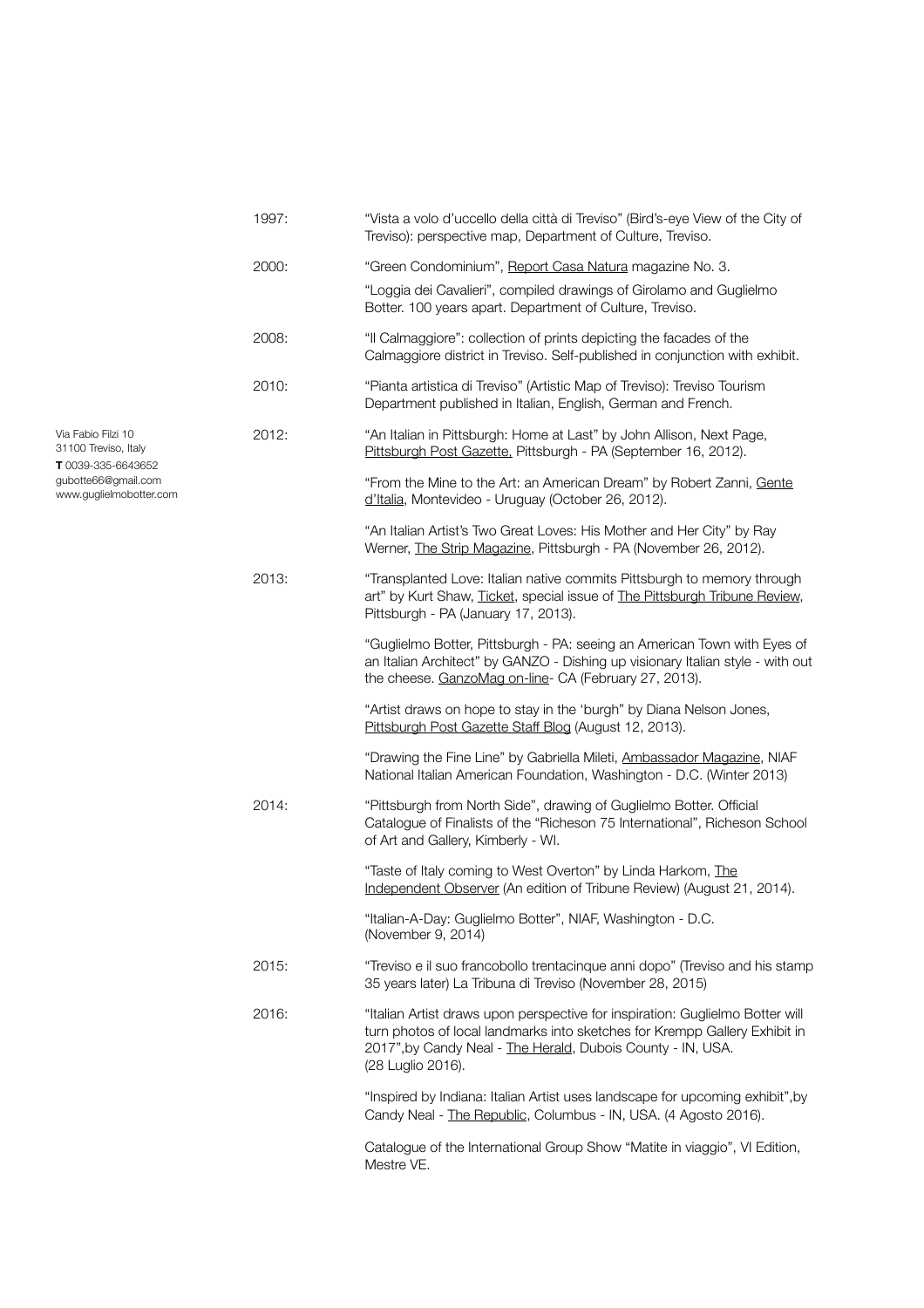| Via Fabio Filzi 10<br>31100 Treviso, Italy<br>T0039-335-6643652<br>gubotte66@gmail.com<br>www.guglielmobotter.com |                | Catalogue of the International Group Show "Randez-vous du Carnet de<br>Voyage"", XVII Edition, Clermont-Ferrand, Francia.                                                                                             |
|-------------------------------------------------------------------------------------------------------------------|----------------|-----------------------------------------------------------------------------------------------------------------------------------------------------------------------------------------------------------------------|
|                                                                                                                   | 2017:<br>2018: | "Shop Holiday: gift for the Homebound", Pittsburgh Post Gazette,<br>Pittsburgh - PA, USA (December 21st, 2016).                                                                                                       |
|                                                                                                                   |                | Catalogue of the International Group Show "Torino Capitale Europea del<br>Turismo", Ed. Italia Arte                                                                                                                   |
|                                                                                                                   |                | "Artist's sketches depict 'different way of life'", by Lean Burke - The Herald,<br>Jasper - IN (3 November 2017).                                                                                                     |
|                                                                                                                   |                | "Drawn to Columbus: Italian artist captures city's architecture", by<br>Brian Blair - The Republic, Columbus - IN (17 November 2017).                                                                                 |
|                                                                                                                   |                | "An Internationally Known Italian Artist's View of Shadyside",<br>Think Shadyside Magazine, Winter 2017, Volume 1, Issue                                                                                              |
|                                                                                                                   |                | "Italian Artist leaves mark on the City of Jasper"", by Lean Burke,<br>The Herald, Dubois County - IN (3 July 2018).                                                                                                  |
|                                                                                                                   |                | "Norfolk, VA: the Naval Base Cruise", drawing of Guglielmo Botter. Official<br>Catalogue of Finalists of the "Richeson 75 International", Richeson School<br>of Art and Gallery, Kimberly - WI. (July 2018)           |
|                                                                                                                   | 2019:<br>2020: | "Sketching Harrisburg"", by Barbara Trainin Blank - The Burg News<br>Harrisburg - PA (August 2018 Issue).                                                                                                             |
|                                                                                                                   |                | "Family Affair: Italian-American Artist's Show an Artistic Mother-Child<br>Reunion", by Rex Rutkoski- Tribune-Reviwe, Pittsburgh - PA. (20 August).                                                                   |
|                                                                                                                   |                | "I figli di Botter: Al Comune l'archivio di nostro padre"", by Elena Filini,<br>Il Gazzettino di Treviso, (2 February 2019).                                                                                          |
|                                                                                                                   |                | "Altötting aus der Federspietze", Alt-Neuötting Anzeiger, (23 March 2019)                                                                                                                                             |
|                                                                                                                   |                | "Tausende feinster Federstriche", by Petra Kälsmann<br>Alt-Neuötting Anzeiger, (30 March 2019)                                                                                                                        |
|                                                                                                                   |                | Austellung: Guglielmo Botter, Badische Zeitung, (3 June 2019)                                                                                                                                                         |
|                                                                                                                   |                | "Fein und Filigran: arbeiten von Guglielmo Botter in der Schwarzwald City",<br>Freiburger Wochenbericht, (6 June 2019)                                                                                                |
|                                                                                                                   |                | "Freiburg, fein getuscht. Leute in der Stadt: Guglielmo Botter stellt<br>Zeichnungen in der Schwarzwaldcity aus", by Dominik Neininger<br>Badische Zeitung (8 June 2019)                                              |
|                                                                                                                   |                | "Omaggio ai Botter: Famiglia di artisti e restauratori", Art Now, art<br>periodical directed by Sandro Serradifalco, N.1 (Jan/Feb 2020)                                                                               |
|                                                                                                                   |                | "Da Treviso a Pittsburgh a tocchi di china. L'ars pittorica di un<br>italoamericano fuori del comune: Guglielmo Botter"", byi Luca Ferrari,<br>L'Italo-Americano, Weekly Magazine, Los Angeles - CA (16 April, 2020). |
|                                                                                                                   |                | "Guglielmo_Botter" in Ciao_Treviso City Guide, Promoted by UNPLI<br>Treviso, 2020                                                                                                                                     |
|                                                                                                                   |                | "Washington DC: The Old Post Office Building", drawing of Guglielmo                                                                                                                                                   |

Botter. Official Catalogue of Finalists of the "Richeson 75 International",